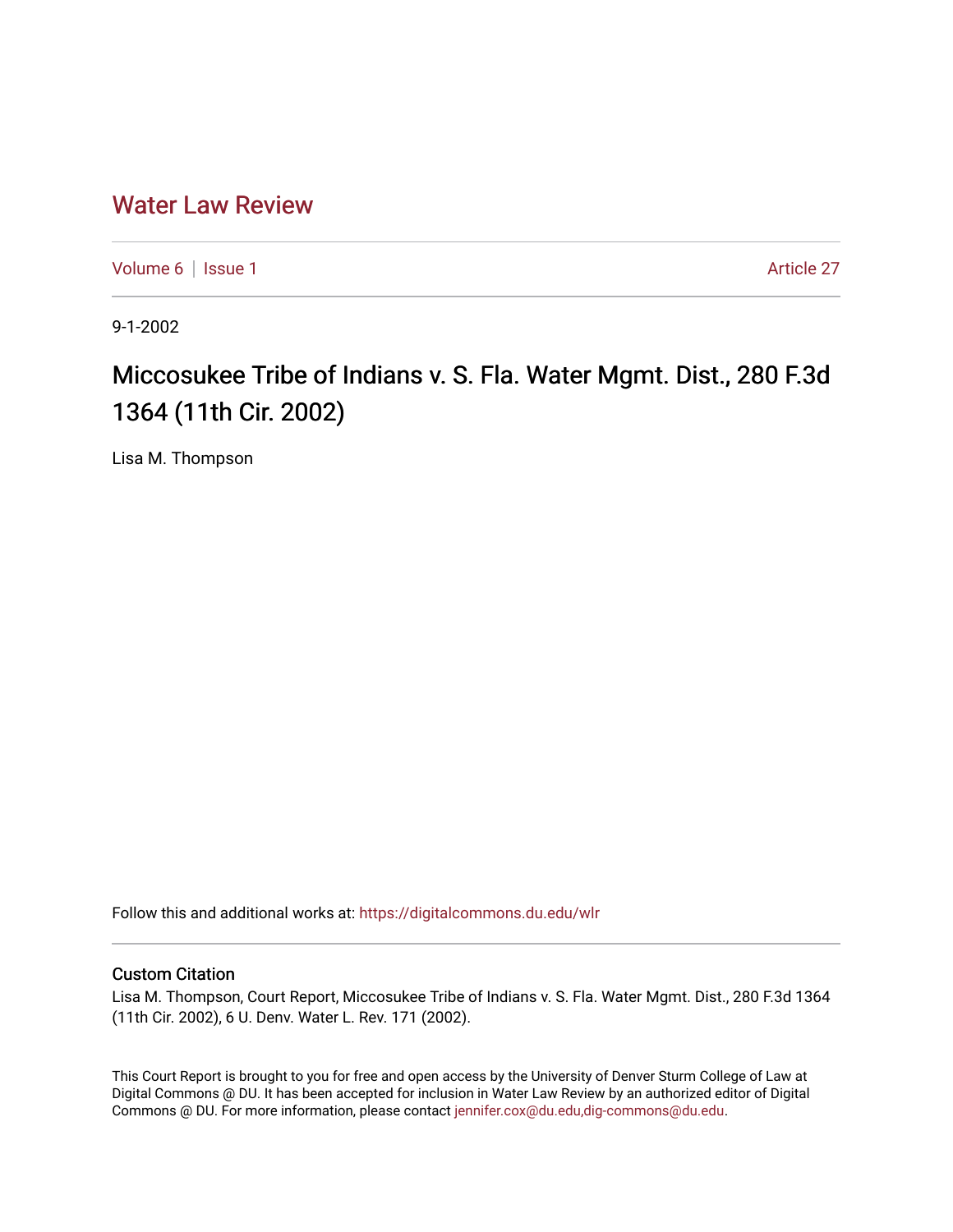## **ELEVENTH CIRCUIT**

**Miccosukee Tribe of Indians v. S. Fla. Water Mgmt. Dist., 280 F.3d** 1364 (1 lth Cir. 2002) (affirming violation of the Clean Water Act when a pump station operated without a National Pollution Discharge Elimination System permit, and vacating an injunction to stop pumping due to significant public consequences).

The Miccosukee Tribe of Indians ("Tribe") and the Friends of the Everglades ("Friends") brought a citizen suit against the South Florida Water Management District ("Water District") in the United States District Court for the Southern District of Florida, alleging the Water District violated the Clean Water Act ("CWA") by discharging pollutants without a National Pollution Discharge Elimination System ("NPDES") permit. The Court of Appeals for the Eleventh Circuit affirmed the lower court's decision that the Water District was in violation of the CWA and therefore had to obtain an NPDES permit within a reasonable amount of time.

The South Florida Water Management District managed the Central and Southern Florida Flood Control Project through the operation of levees, canals, and water impoundment areas. The C-il Canal ran through the **C-1I** Basin and collected water run-off. The S-9 pump station then pumped this water through pipes into the Water Conservation Area-3A ("WCA-3A"). The water pumped by the S-9 station into WCA-3A contained pollutants, in particular, higher levels of phosphorus than the naturally occurring level in the WCA-3A.

On appeal, the parties disputed whether the pumping by the S-9 pump station of the already polluted water constituted an addition of pollutants to navigable waters from a point source. The CWA prohibits the discharge of pollutants from a point source into navigable waters without an NPDES permit. The Act defined "discharge of a pollutant" as the addition of any pollutant to navigable waters from a point source. It also defined "point source" as any confined conveyance, including but not limited to a pipe, from which pollutants are discharged.

The parties agreed that the S-9 pump station and associated pipes constituted a point source that discharged phosphorus, a pollutant. However, the Water District argued that the S-9 pump did not itself introduce additional pollutants, but rather the pumped water was already polluted. The court rejected the Water District's argument and concluded that an addition from a point source occurs if the point source is the cause-in-fact of pollutants released into navigable waters. Here, the pollutants would not have entered the second body of water but for the S-9 pump station. Therefore, the **S-9** pump station was the cause-in-fact of the additional phosphorus to the WCA-3A.

The appellate court then reviewed the district court's decision to